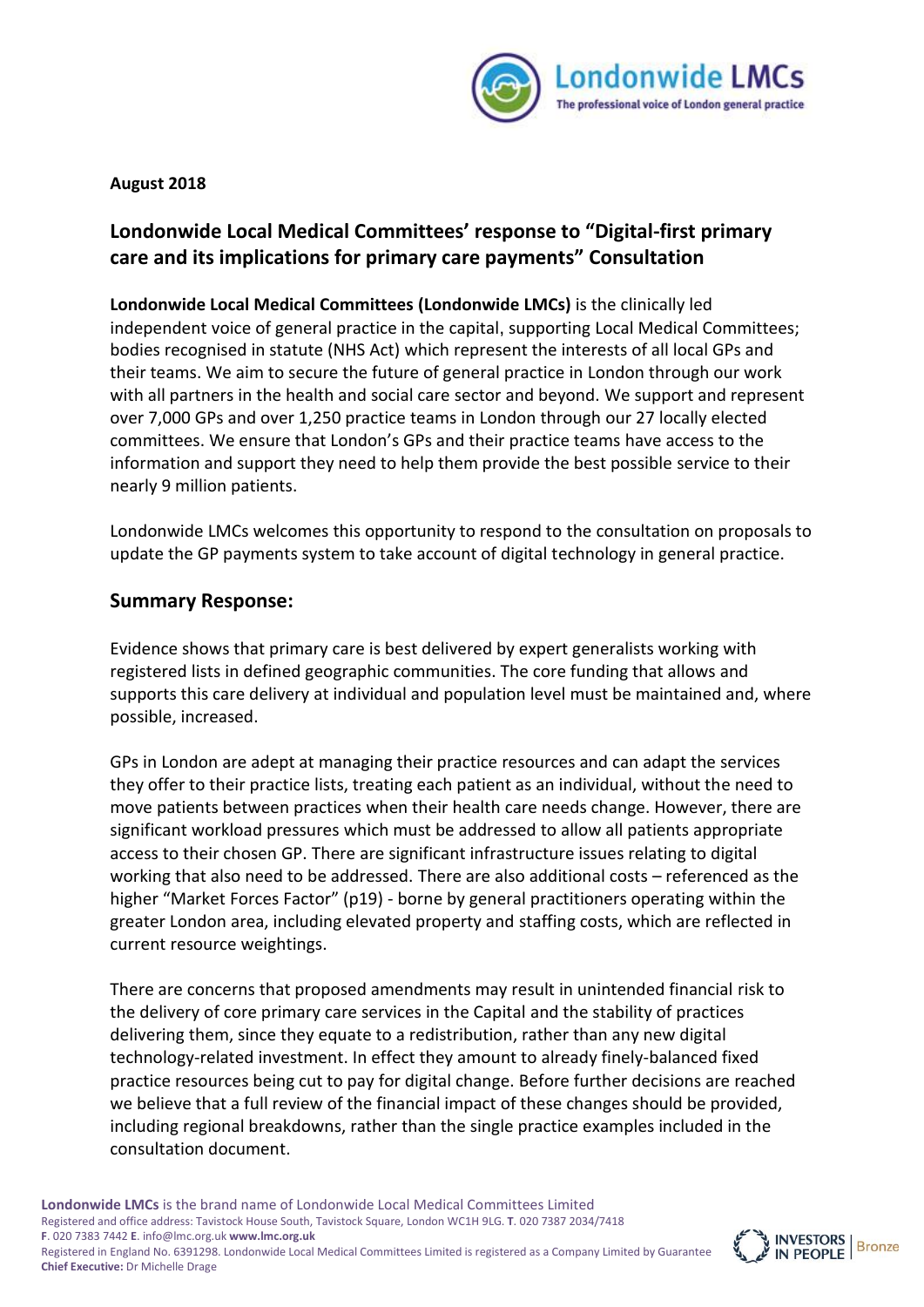

# **Additional Points:**

In addition to the comments above, we have chosen to respond to specific points within the consultation. See below:

### • **Underpinning principles (Q1)**

Londonwide LMCs works with GPs across the breadth of their roles, from clinical provision to business services and patient engagement. GPs acknowledge the importance of engaging with patients in designing how to deliver services, making these as responsive as possible. We also recognise the power of information shared with patients in helping them make decisions about their treatment and to manage their own health through regular feedback at the practice, via technology, and through practice Patient Participation Groups (PPGs).

Such principles of engagement and consultation are not inherent in the current application/ interpretation of the out of area regulations and as such, we believe that they are no longer fit for purpose in their current form. They are open to misinterpretation benefitting neither the patient community, nor the current model of general practice in the Capital.

• **London adjustment (Q3)**

Of particular concern are the following statements:

- "With digital-first access to general practice, more care is being delivered remotely across a bigger geography, so an additional payment based on the location of the practice may be inappropriate"

Clarity is needed as to whether the proposals distinguish between patients who are registered 'normally' and within a practice's delivery area, for whom a practice would continue to hold an obligation to visit should the need arise, and those patients who are registered as 'out of area', such as commuters previously registered to their home-based practice, and who therefore live beyond existing practice boundaries, for whom there is no obligation to visit.

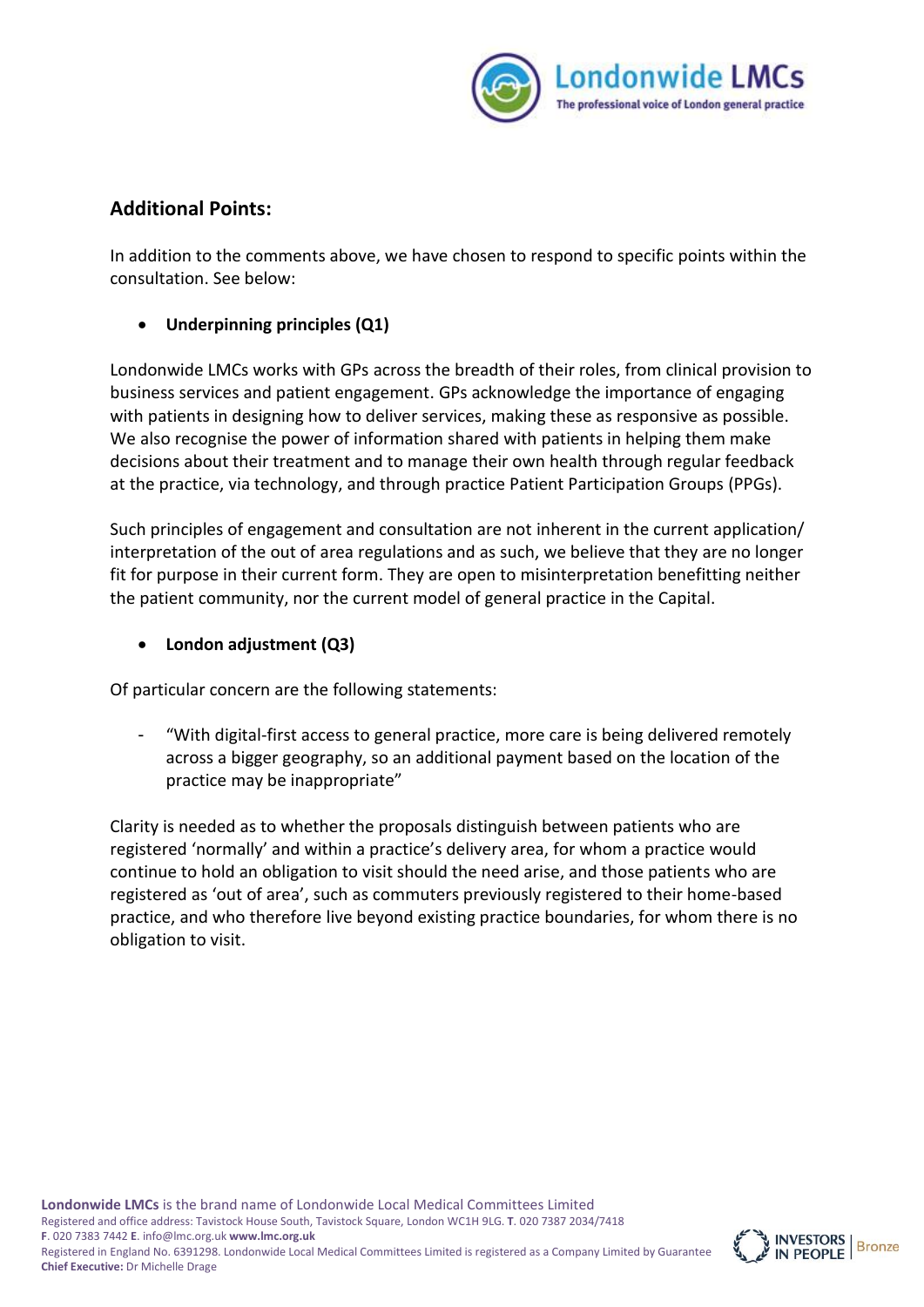

These national proposals may have a disproportionate impact on practices in London with patients who are registered "normally" though they reside outside the London postcode areas but within the practice delivery area agreed with their CCG/NHSE, such as the significant number of practices who operate on the boundaries of Greater London but are still subject to a higher MFF. There are concerns that proposed amendments may result in unintended financial risk to the delivery of core primary care services in the Capital. Before further decisions are reached we believe that a full review of the financial impact of these changes should be provided, including regional breakdowns, rather than the single practice examples included in the consultation document.

Having recently surveyed practices working across such boundaries, we found that from the responding practices up to 11.9% of patients would be considered as non-London residents. We have a keen interest in how the proposals for revised funding would impact on practices and primary care services across London.

### • **Benefits and disbenefits of digital-first models for general practice (Q5)**

We believe that there could be significant benefits for GPs and practice teams currently struggling to manage workload and deal with the medical complexity who might, utilising the digital-first model, benefit from increased and improved usage of virtual appointments and care navigation. An online (or in-practice) e-consultation with patients could distinguish between a patient needing a routine review and can be advised on self-management. Incorporating digital working into core GP business could reduce the number of in-person appointments, with a more appropriate caseload and longer to spend with each patient. This would require a significant utilisation by patients of digital platforms designed to improve triage and signposting.

For the potential of digital health to be realised, all practices need the infrastructure to provide it, the knowledge to use it effectively, and the patient demand to justify the investment of time/ money in new systems and ways of working. Online access and consulting could reduce the need for attendance at GP practices and appointments in the long-term. How to apply the technology in ways which actually do this needs to be established by rigorous evaluation, rather just the belief that rolling out more online services will somehow inherently reduce workload.

Patient Online figures show that simple digital services such as managing online appointments, repeat prescriptions and accessing medical records are still not well used in London. Although 99.4% of practices in London offer online appointment booking, less than a third of patients are registered to do so. The practice offer is nearly 100% for repeat prescriptions but the take up is even lower at just over a quarter of patients and only 7% of patients are registered to view their records online (97.3% offered). This is low uptake for a programme that has been running for some years now.

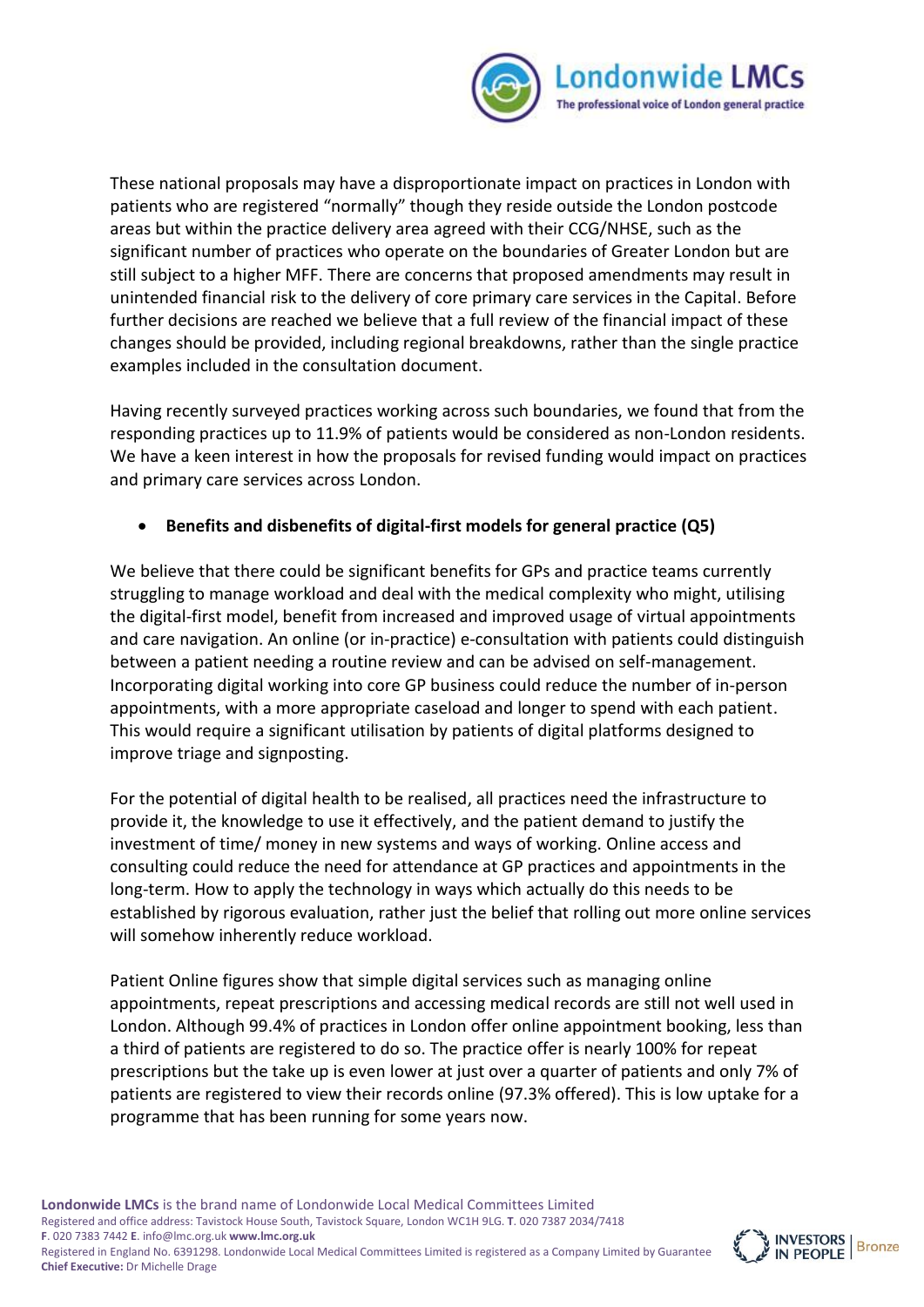

People expect to be able to access more and more services via mobile devices, which suggest there may be demand for online GP services. However, there will only be significant uptake if these services meet public expectations of how an online service should work, namely: that they are simple to sign-up for, what users can and cannot expect from the service is clearly outlined, and the quality of service that is promised is consistently delivered. To create a reliable service the NHS needs to fund user research (both patient and clinical), significant IT infrastructure investment and improvements in practices, software development and/or procurement, training and roll-out support.

The NHS needs to consider that those people with high technological literacy and access to modern mobile devices tend to come from socio-economic groups which already have above average health outcomes. Demand for online access from this cohort may not be proportionate to their actual need for improved access to NHS services. The inverse care law would suggest that the greatest need for improved access actually lies elsewhere in the population, in particular in this city, to those experiencing the greatest health inequalities directly related to their life circumstances, ie the wider determinents of their health.

In order for investment in digital health tools to fit with the values of general practice, such tools must directly reduce health inequalities, or free up resource which can be directed to other methods of care delivery which are proven to do so.

Any commissioning decisions regarding different aspects of primary, community and secondary care must take care that actions benefiting one sector do not have negative unintended consequences elsewhere.

# • **Additional costs for the provision of digital-first primary care (Q5.3)**

Additional costs will include the need for investment in supplementary IT infrastructure, both software and hardware, the provision of high speed internet services as well as resources being made available for the training of practice teams. We should also not forget awareness raising for patient groups as well to get them to use digital-first services.

#### • **Payment for newly registered patients (Q5.4)**

London has a highly mobile and transient population. As such, we do not agree with removing the additional funding for newly registered patients, as to do so would disadvantage a range of practices including those in areas with high numbers of rented properties and HMOs, those who have a high turnover (university practices), and those with new high density housing developments either in-development, or planned. In addition, London practices incur higher employment and infrastructure costs when delivering patient care.